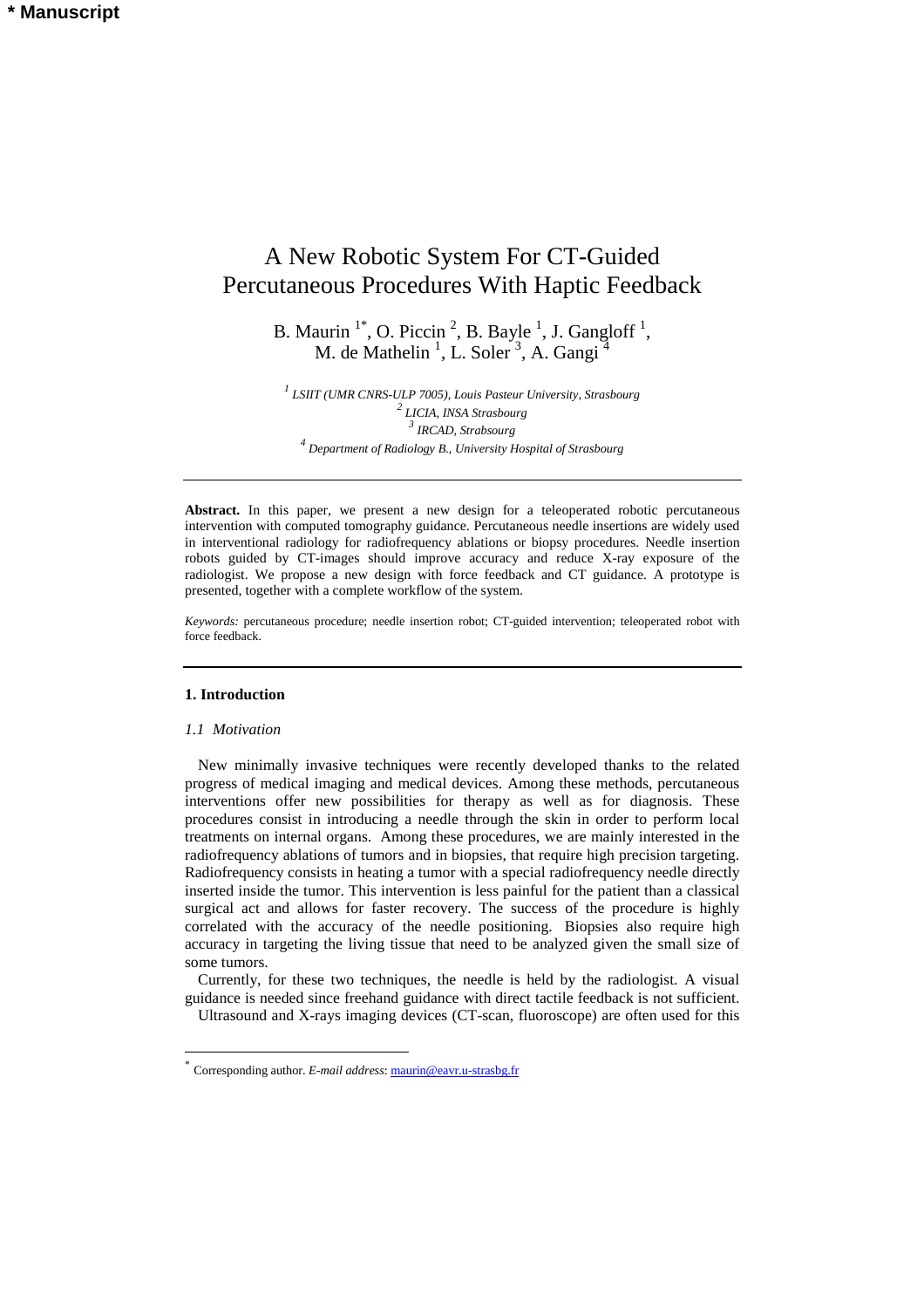purpose. To avoid critical organ areas, like e.g. the portal vein in the liver, or the spinal chord, the precision of the visual guidance is crucial. Today, manual interventions are routinely made on tumors of 3 to 6 cm, while recent CT-scans allow for the detection of tumors of 1 cm and below. Computed tomography has proved to be an excellent imaging modality given its accuracy for very precise localization (about 1 millimeter) and its good tissue differentiation. However, the destruction of these tumors with freehand insertion is very difficult due to accuracy problems. Furthermore, during a CT-guided needle insertion, the interventionist can be exposed to high radiation of X-rays. For these reasons, CT-guided robotic systems are very promising solutions.

#### *1.2 Existing robotic systems*

To our knowledge, the PAKY robotic system developped at the John Hopkins University is the most advanced existing solution for CT-guided intervention. The PAKY [1] is a one degree of freedom needle driver using a friction transmission applied to the body of the needle. It is a remote handling tool that puts the radiologist away from the X-rays source. This tool can be attached to other handling robots or passive arms, e.g., the RCM robot of John Hopkins, with two degrees of freedom or a positioning arm with multiple passive joints. For this robotic system, some methods have been developed for the automatic registration of the needle and for the visual servoing of the robot [2,3,4]. The main limitations of the existing system are the lack of force feedback during insertion, a limited exerted force on the needle due to the friction transmission, and the lack of real-time compensation of the movements and the respiratory motions of the patient. This lack of compensation of the physiological motions could be a critical problem for the safety of the patient.

Another image guided system for percutaneous intervention is the Ultrasound-guided UMI [5]. This robot has two degrees of freedom and is manually handled and positioned on the abdomen of the patient. It has a real-time visual servoing control loop that uses an on-board ultrasound probe for data acquisition. This is useful for the automatic guidance of the needle. However, the poor quality of the imaging device does not make accurate targeting easy to achieve. It seems difficult to reach tumors smaller than 1 cm or near bones. Furthermore, this robot has no force feedback capabilities, mainly because it is already held by the physician who cannot have an haptic feedback from the needle at the same time.

# *1.3 A new robotic design*

A novel robotic system that solves the problems of force feedback, needle position accuracy and CT-scan compatibility required in radiofrequency and biopsy interventions is presented in this paper. The proposed robotic system aims to help the radiologist during percutaneous interventions made in the abdominal zone through a master and slave teleoperation workflow. The system is composed of an haptic interface driving a light robot attached to the patient body. The robot offers a workspace that is sufficient to position the needle in realistic intervention conditions. The system is composed of a five degrees of freedom parallel structure that holds a special needle driving tool as its end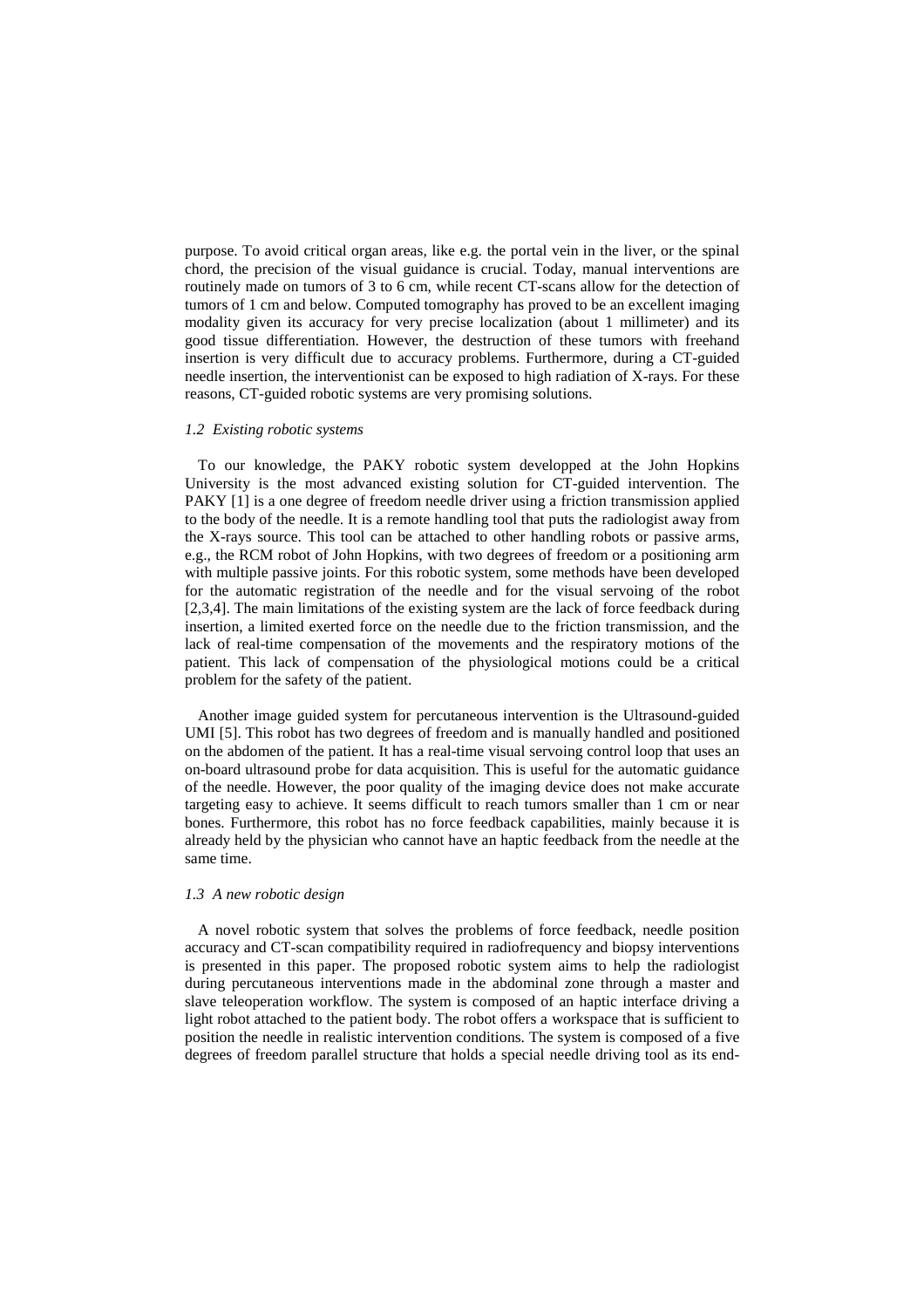effector. Force sensors are positioned between the robot and the needle insertion tool for the force feedback needs. The two degrees of freedom insertion tool uses a novel approach that removes the friction problem, keeping the translation and rotation movement actuated. The force feedback master arm is a commercial haptic interface.

#### **2. The medical constraints**

As introduced previously, the robotic device aims to replace the arm and the hand of the radiologist in some critical steps of an intervention, in particular during X-rays visual guidance of the needle. However, the goal is not necessarily to replace the physician, but to provide an assistance for the needle insertion. Thus the robot will work in a teleoperated mode with automatic guidance rather than in full automatic mode. A description of percutaneous procedures [6] indicates important constraints for the design: small operating space, sterility, compatibility to X-rays, safety, mobility, accuracy and above all tactile feedback.

The operating space constraint is due to the imaging device gantry space. There is no major restriction when dealing with C-arm fluoroscopy but in the case of the CT-scan the space constraint is really strong, especially when the patient is obese. So the full system must be contained inside a critical hemisphere of 200 *mm* around the entry point on the patient.

The sterility constraint implies that all parts of the system that can be potentially touched by the radiologist must be sterilized or packed in a sterile plastic bag.

As much as possible, metal alloys must be avoided inside the CT imaging device for imaging compatibility with the X-rays (diffusion). In contrast, synthetic materials are well suited.

For the safety of the patient, the robot must be quickly removable from the body or put in a movement-free mode to let the medical staff operate. The robot must not hamper with the radiologist, the patient, or the imaging device.

The required mobility of the needle is highly depending on the type of percutaneous intervention, but we can roughly conclude that three degrees of freedom for the initial positioning of the needle at the entry point and two more degrees of freedom for its orientation are sufficient. The rotation of the needle around its axis is not made by the positioning tool but by the needle driving tool.

The system must have a better accuracy than what a human can achieve by hand. It is designed in order to allow an accuracy of 2 *mm* or less inside the patient, with a possible exertable force of 20 *N* along the insertion axis. In-vivo animal tests showed that around 4 *N* is required for insertion in the body (see [7]). The haptic feedback must have a fine resolution so that the radiologist is able to feel thin transitions through tissue layers, membranes and changes in tissue density. This constraint is the major novel contribution of the project in regard to other well-known projects.

#### **3. The robotic positioning device**

Contrary to the PAKY which is connected to handling arms, we designed a robot that is positioned on the body of the patient in order to avoid some safety issues due to the motions of the patient with respect to the operating table and the motions of the chest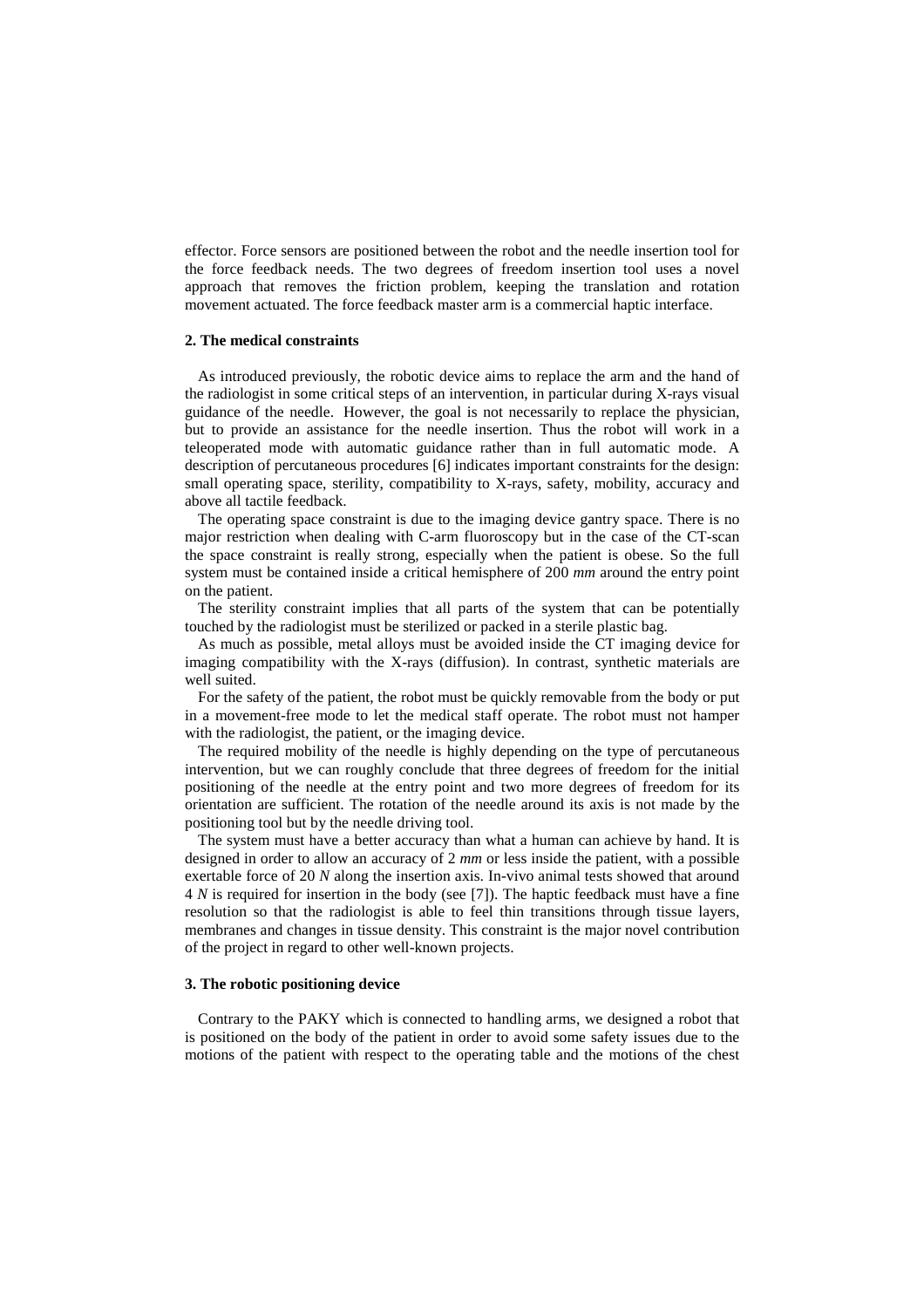due to breathing. The robot is made of two parts: a five degrees of freedom positioning device and a two degrees of freedom needle driving tool. The positioning device weights about 2 kg and has five degrees of freedom. It is attached using straps as the Light Endoscopic Robot [8].

Once this choice of a small and light structure was done, a mechanical structure that corresponds to the constraints of needle insertions was designed. Existing structures were studied weighting the pros and the cons, searching for a structure that minimizes flexibility and vibrations in order to keep a good accuracy during the needle insertion. The best compromise was a parallel structure. Parallel structures are used in many industrial and research applications that require rigidity and compactness in spite of heavy loads. In addition, they offer a very good absolute positioning of their endeffector. Their main drawback is the complexity of their modeling and control. So the design was achieved in order to obtain a structure that could be geometrically and mathematically modeled without too much difficulties. This structure is made of two 6 bar pantograph mechanism whose mathematical study was partially made in [9] (see Fig. 1).



Fig. 1. The CAD model and the prototype under tests.

A numerical simulation with MATLAB and ODE dynamic simulation have shown that the modeling was correct and that the workspace was acceptable. Since important forces and torques are exerted on the end-effector and given the dimensions of the robot links, the active joints must support about 0.3 *Nm* when stopped. The actuated axes include an ultrasonic USR-30 motor from Shinsei Corp. together with encoders and gears. As these motors cannot be used to estimate the applied torques, the force along the needle axis is measured by force sensors positioned between the needle driving tool and the positioning robot. These sensors are three load cells from Sensotec that are symmetrically positioned around the insertion axis. The acquired forces are transformed into a force along the insertion axis.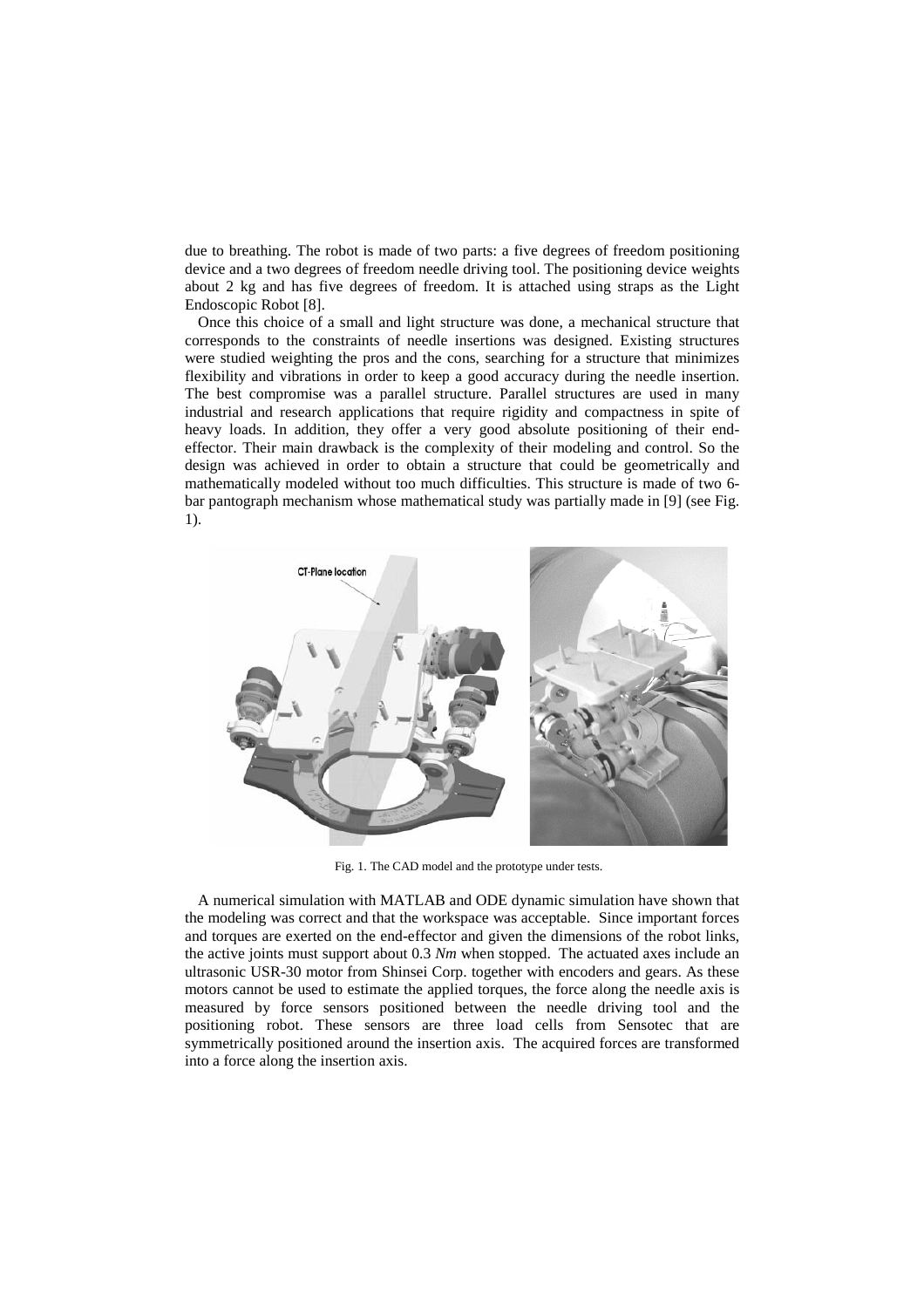The two degrees of freedom needle driving tool introduces a new concept for holding the needle. This device uses a special blocking part that avoid any movement of the needle and that transmits all the exerted forces to the sensors.

#### **4. Architecture and workflow**

The overall system is based on a master and slave architecture. Currently, the master is a six degrees of freedom commercial haptic device from Sensable Corp. and we are currently designing a dedicated haptic interface. The slave is the robotic device (five+two degrees of freedom) based on the principles detailed before. The workflow of a procedure is conceptually the same as proposed in [3]. The vision feedback is given by the CT-scan allowing the radiologist to verify each step in the procedure. The first four steps correspond to the positioning of the needle at the entry point, the last step is the insertion itself:

- Firstly, an image slice is acquired with the CT-scan and the robot position is reconstructed thanks to a stereotaxy algorithm together with a 3D fiducial attached to the robot (see the work of Susil [4] and a modified version in [10] with computation of maximal error bounds).

- Secondly, the entry point is either automatically selected by a planning algorithm, or manually by the radiologist.

- Thirdly, the robot is positioned at the entry point with the right orientation either automatically or manually with the haptic interface.

- Fourthly, another image slice is acquired to validate the needle trajectory. If a planning was made, the robot position is checked by using the stereotactic fiducial.

- Finally, an insertion mode is selected so that only the descent motions of the needle are possible. At the same time, the haptic interface is controlled to keep a line direction (two degrees of freedom) and a force control loop is used to provide the force feedback.

The radiologist may repeat this workflow as many times as required. There is a big advantage in switching between the positioning and insertion modes. This gives extra safety on the overall system. The only critical part is the needle descent, which has only one or two degrees of freedom (descent and self-rotation). The control of this last motion is made using force feedback, in order to use the radiologist abilities to detect the type of tissues by tactile sensing. Furthermore, the internal respiratory motions of the organ are taken into account by synchronisation of the robot and needle driver with the breathing machine.

## **5. Conclusion**

This paper presented a novel concept for robotic percutaneous interventions. It introduces a novel positioning device built from a parallel structure together with a force feedback concept. The teleoperated system and its workflow is described. A prototype that is under test is shown. We think that our robotic system, together with the haptic interface, will become a valuable tool that will increase the performance of percutaneous procedures.